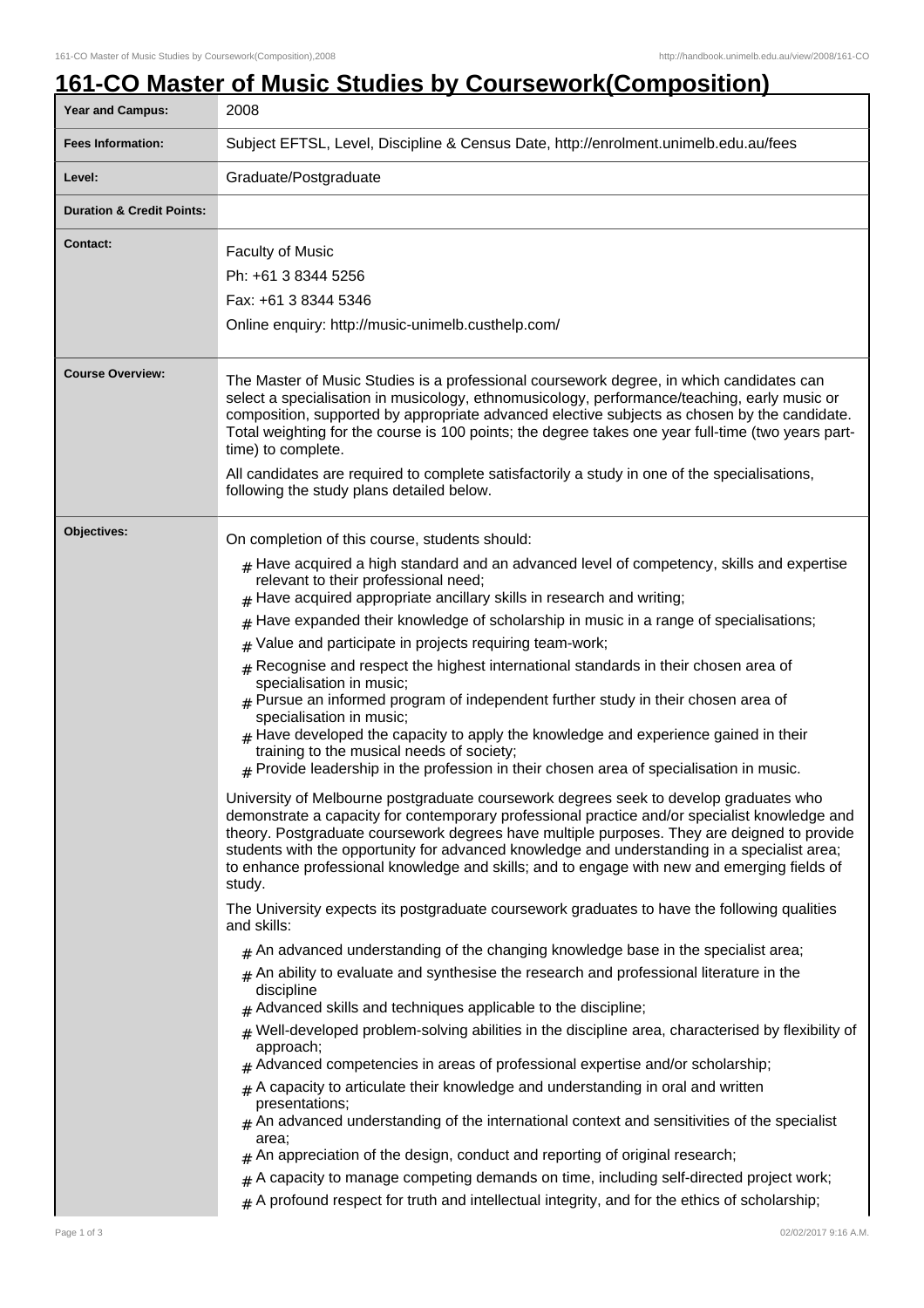|                                                   | $#$ An appreciation of the ways in which advanced knowledge equips the student to offer<br>leadership in the specialist area;<br>The capacity to value and participate in projects which require team-work;<br>An understanding of the significance and value of their knowledge to the wider community<br>(including business and industry);<br>A capacity to engage where appropriate with issues in contemporary society; and<br>Where appropriate, advanced working skills in the application of computer systems and<br>software and a receptiveness to the opportunities offered by new technologies.                                                                                                                                                                                      |                                   |                          |  |
|---------------------------------------------------|--------------------------------------------------------------------------------------------------------------------------------------------------------------------------------------------------------------------------------------------------------------------------------------------------------------------------------------------------------------------------------------------------------------------------------------------------------------------------------------------------------------------------------------------------------------------------------------------------------------------------------------------------------------------------------------------------------------------------------------------------------------------------------------------------|-----------------------------------|--------------------------|--|
| <b>Subject Options:</b>                           | Candidates enrolled in the Composition stream undertake the following subjects:                                                                                                                                                                                                                                                                                                                                                                                                                                                                                                                                                                                                                                                                                                                  |                                   |                          |  |
|                                                   | <b>Subject</b>                                                                                                                                                                                                                                                                                                                                                                                                                                                                                                                                                                                                                                                                                                                                                                                   | <b>Study Period Commencement:</b> | <b>Credit</b><br>Points: |  |
|                                                   | 740-608 Composition Studies                                                                                                                                                                                                                                                                                                                                                                                                                                                                                                                                                                                                                                                                                                                                                                      | Semester 1, Semester 2            | 37.50                    |  |
|                                                   | 740-615 Composition Studies Seminar#                                                                                                                                                                                                                                                                                                                                                                                                                                                                                                                                                                                                                                                                                                                                                             | Semester 1, Semester 2            | 12.50                    |  |
|                                                   | 740-605 Postgraduate Seminar #                                                                                                                                                                                                                                                                                                                                                                                                                                                                                                                                                                                                                                                                                                                                                                   | Semester 1, Semester 2            | 12.50                    |  |
|                                                   | Plus THREE of                                                                                                                                                                                                                                                                                                                                                                                                                                                                                                                                                                                                                                                                                                                                                                                    |                                   |                          |  |
|                                                   | <b>Subject</b>                                                                                                                                                                                                                                                                                                                                                                                                                                                                                                                                                                                                                                                                                                                                                                                   | <b>Study Period Commencement:</b> | Credit<br>Points:        |  |
|                                                   | 740-518 Studies in Musicology 1                                                                                                                                                                                                                                                                                                                                                                                                                                                                                                                                                                                                                                                                                                                                                                  | Semester 1, Semester 2            | 12.50                    |  |
|                                                   | 740-519 Studies in Musicology 2                                                                                                                                                                                                                                                                                                                                                                                                                                                                                                                                                                                                                                                                                                                                                                  | Semester 1, Semester 2            | 12.50                    |  |
|                                                   | 740-521 Studies in Musicology 3                                                                                                                                                                                                                                                                                                                                                                                                                                                                                                                                                                                                                                                                                                                                                                  | Semester 1, Semester 2            | 12.50                    |  |
|                                                   | Total points for course = 100<br>Students for whom English is a second language may also be required to take one of:                                                                                                                                                                                                                                                                                                                                                                                                                                                                                                                                                                                                                                                                             |                                   |                          |  |
|                                                   | <b>Subject</b>                                                                                                                                                                                                                                                                                                                                                                                                                                                                                                                                                                                                                                                                                                                                                                                   | <b>Study Period Commencement:</b> | <b>Credit</b><br>Points: |  |
|                                                   | 175-121 Academic English 2                                                                                                                                                                                                                                                                                                                                                                                                                                                                                                                                                                                                                                                                                                                                                                       | Semester 1, Semester 2            | 12.50                    |  |
|                                                   | 175-501 Presenting Academic Discourse                                                                                                                                                                                                                                                                                                                                                                                                                                                                                                                                                                                                                                                                                                                                                            | Semester 1, Semester 2            | 12.50                    |  |
| <b>Entry Requirements:</b>                        | To be accepted into the Master of Music Studies students should normally have at least an<br>H2A Honours year result in a Bachelor of Music or a Bachelor of Arts with a music major,<br>or the equivalent to an Honours degree in terms of professional experience. In addition,<br>acceptance into the Composition specialisation will be subject to the satisfactory assessment of<br>a composition folio.<br><b>Application Procedure</b><br>Application forms are available from the Faculty of Music Degree Programs Office, or may be<br>downloaded from the Faculty website. Students are encouraged to provide as much detailed<br>information in support of their application as possible and to discuss their application with a<br>member of the Academic Staff prior to submission. |                                   |                          |  |
|                                                   | Certified transcripts of academic records at any tertiary institution other than The University<br>of Melbourne must be forwarded with the application. If the transcription is not in English, a<br>certified translation must also be provided.                                                                                                                                                                                                                                                                                                                                                                                                                                                                                                                                                |                                   |                          |  |
|                                                   | Folio                                                                                                                                                                                                                                                                                                                                                                                                                                                                                                                                                                                                                                                                                                                                                                                            |                                   |                          |  |
|                                                   | Applicants for the Composition stream are required to submit a folio of original works with their<br>application. The folio should comprise a number of works reflecting various compositional<br>styles and media and should contain at least one sustained work of over 10 minutes' duration.<br>Recordings of MIDI versions are acceptable, however it is advisable to submit at least one<br>example of a live performance. Electro-Acoustic works should be submitted on CD.                                                                                                                                                                                                                                                                                                                |                                   |                          |  |
| <b>Core Participation</b><br><b>Requirements:</b> | <p>For the purposes of considering request for Reasonable Adjustments under the Disability<br/>Standards for Education (Cwth 2005), and Student Support and Engagement Policy, academic<br/>requirements for this subject are articulated in the Subject Overview, Learning Outcomes,<br/>Assessment and Generic Skills sections of this entry.</p> <p>lt is University policy to</p>                                                                                                                                                                                                                                                                                                                                                                                                            |                                   |                          |  |